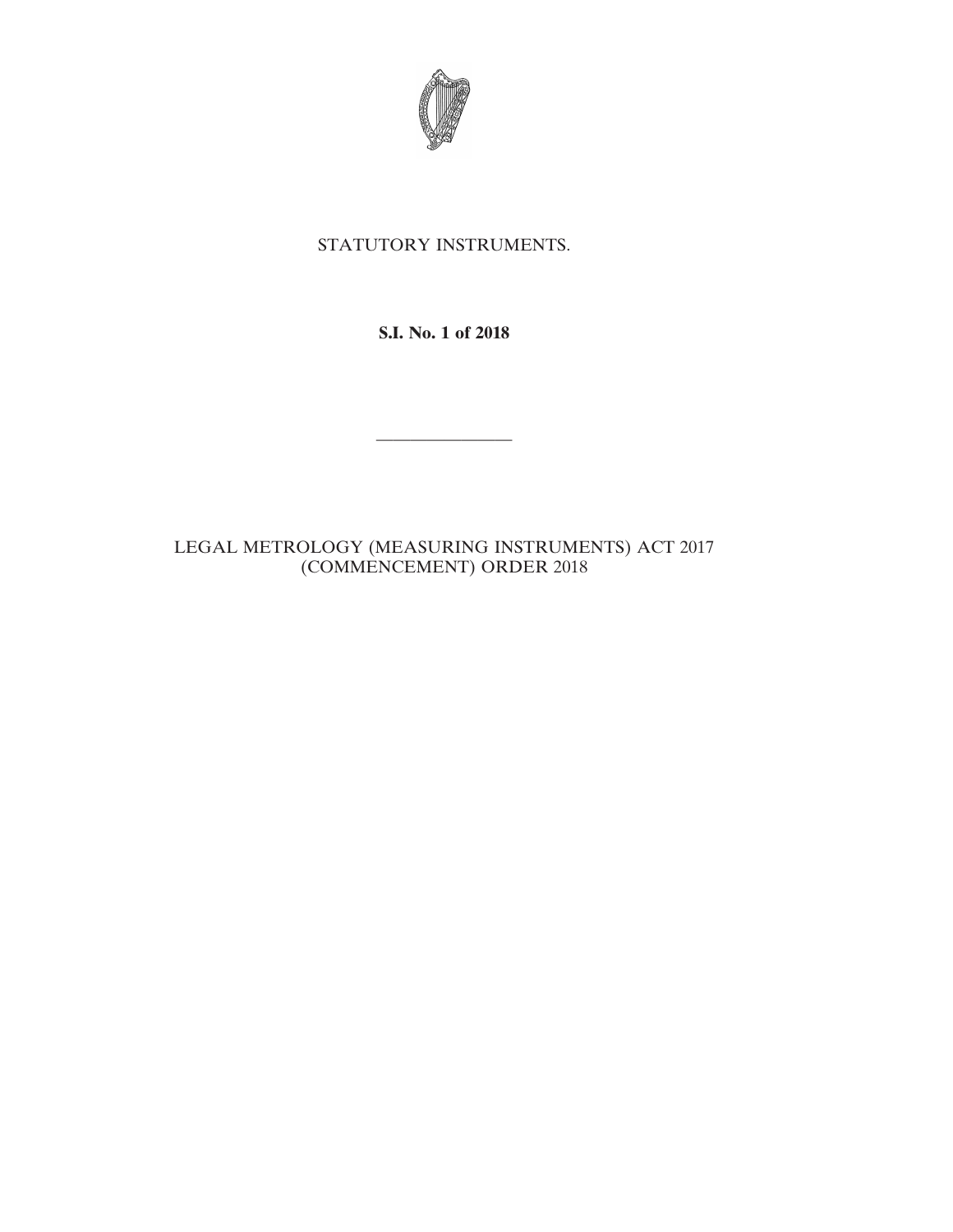## LEGAL METROLOGY (MEASURING INSTRUMENTS) ACT 2017 (COMMENCEMENT) ORDER 2018

I, HEATHER HUMPHREYS, Minister for Business, Enterprise and Innovation, in exercise of the powers conferred on me by section 4(2) of the Legal Metrology (Measuring Instruments) Act 2017 (No. 31 of 2017), hereby order as follows:

1. This Order may be cited as the Legal Metrology (Measuring Instruments) Act 2017 (Commencement) Order 2018.

2. The 8th day of January 2018 is appointed as the day on which the Legal Metrology (Measuring Instruments) Act 2017 (No. 31 of 2017) shall come into operation.



GIVEN under my Official Seal, 4 January 2018.

> HEATHER HUMPHREYS, Minister for Business, Enterprise and Innovation.

*Notice of the making of this Statutory Instrument was published in "Iris Oifigiúil" of* 9*th January*, 2018.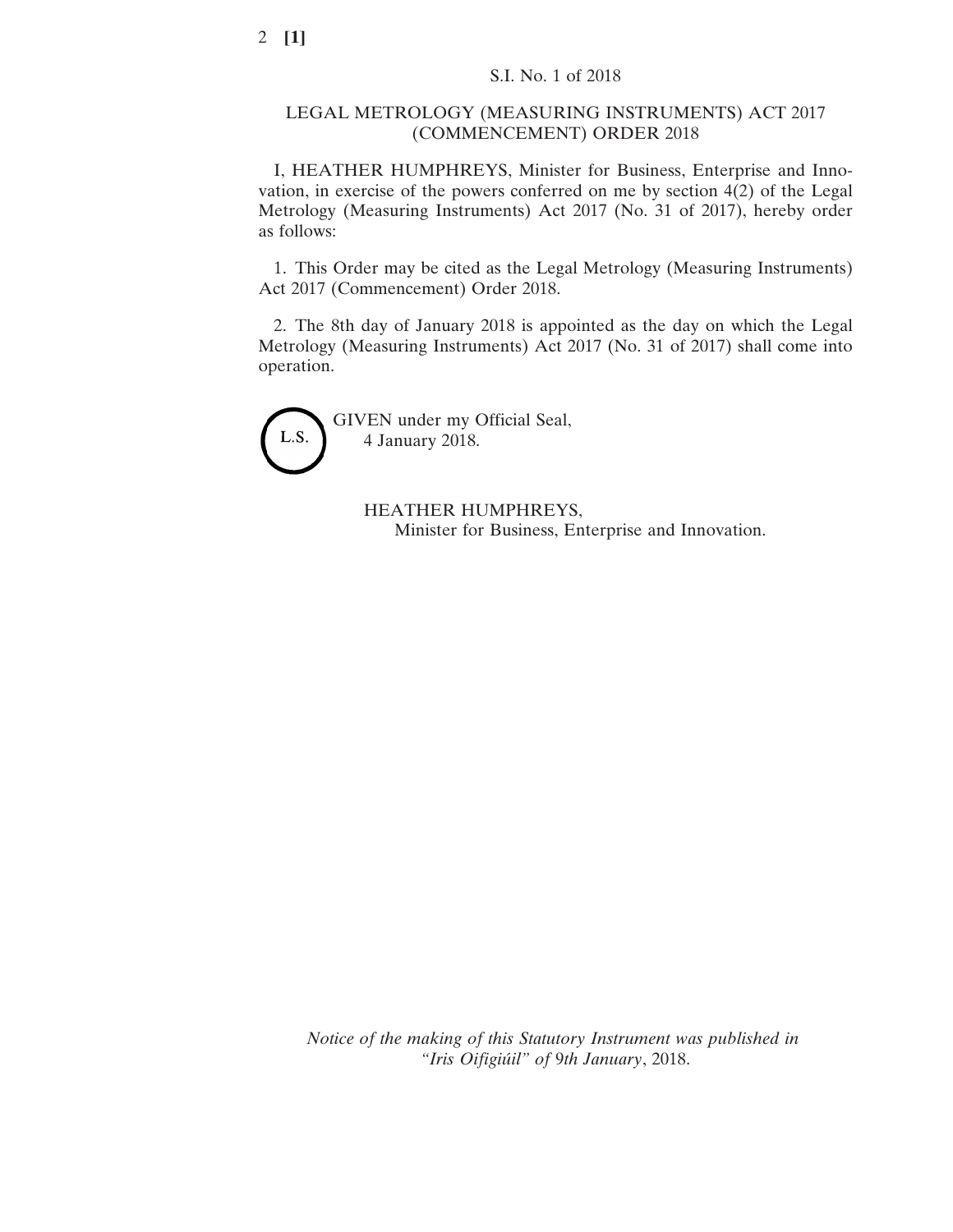## EXPLANATORY NOTE

*(This note is not part of the Instrument and does not purport to be a legal interpretation.)*

This Order appoints 8th January, 2018 as the date on which the Legal Metrology (Measuring Instruments) Act 2017 comes into operation.